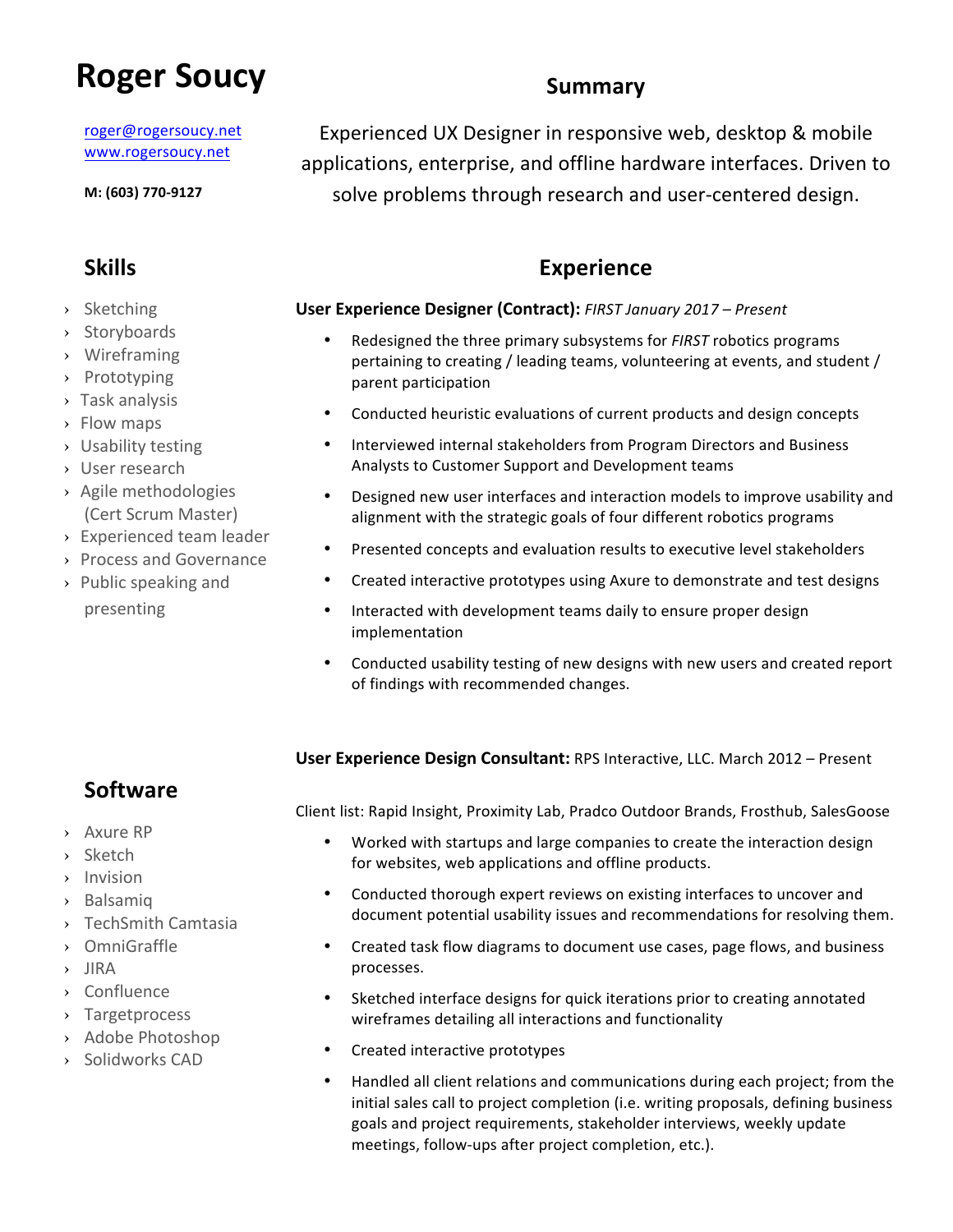*"I had the pleasure of working*  with Roger, where I was one of three product owners and *Roger was the UX lead who*  spanned management and *several separate development teams…. He defined UX processes that were very effective, which enabled him to juggle the many complicated moving parts of a complex medical product.* He is *exceptional at distilling*  requirements into consumable deliverables for development and the product would not have been the same without his *insights."*

### **LESLIE SHELTON - DIRECTOR OF PRODUCT DEVELOPMENT. ELEPHANT VENTURES**

*"Roger and I worked together for about 2 years on a complex user interface for a cloud based application. He was responsible for the UX, and design of the UI,* and throughout the project demonstrated incredible UX *insights, discipline to manage multiple work streams, and impeccable* work *ethics* working with the team members that supported him in that *endeavor."*

**SAM DER-KAZARYAN -TECHNICAL DIRECTOR, QUBOLE**

**User Experience Designer (Contract):** DEKA Research & Development, October *2014 – January 2017*

- Lead and mentored team of 4 junior UX Designers in the creation of artifacts for an enterprise level medical software suite used for increased safety and control in the delivery of medications, management of inventory, provisioning, monitoring, and updating of several counterpart hardware platforms
- Worked closely with Product Owners to clarify and revise product requirements and functional specifications to arrive at a state of readiness for UX Team to deliver accurate and effective solutions
- Created user storyboards, task flow diagrams, wireframes and interactive prototypes which were used for requirements validation, client presentations, usability testing, and development team knowledge facilitation
- Defined and managed UX team processes, tools, governance, and integration into an agile environment that supported 4 different development teams
- Improved development team sprint velocity while reducing iterative cycle count and software bugs

#### **User Experience Designer:** WSI Corp, March – October 2014

- Created the interaction design for new and existing features for desktop software used by Commercial Aviation Dispatchers and Air Traffic Coordinators providing situational awareness and decision support. I used a combination of research and best practices to shape designs and when possible, developed new information architecture to improve the product's overall usability.
- Redesigned the WSI e-commerce website for the purchase and management of software product subscriptions.
- Conducted research including onsite interviews of key users and online surveys to identify environmental constraints, primary and secondary task flows, and use cases to make better-informed design decisions for new features and existing feature enhancements.
- Collaborated with Product Managers and other key stakeholders to define detailed product requirements and conceptualize preliminary design considerations.
- Worked in an agile environment consisting of 2-week sprints and quarterly releases based on iterative development.